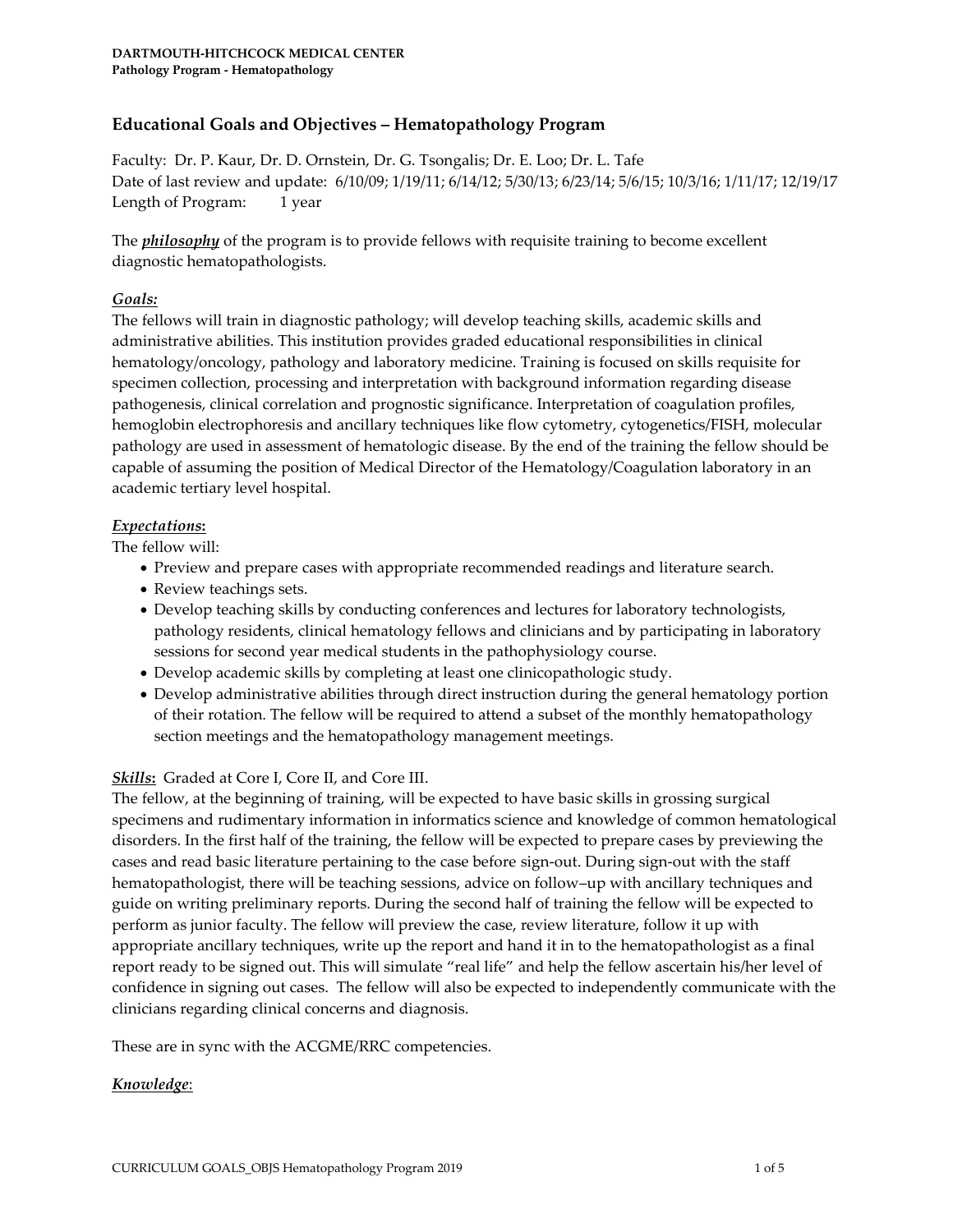The fellow will be expected to be informed in the following topics in the Core rotations. These may be covered during signing out of clinical cases and review of teaching sets.

### **I. Hematologic disorders (Bone marrow rotation)**

- A. Normal: Normal peripheral blood smears Normal bone marrow smears
- B. Acute and Chronic lymphoproliferative Disorders
	- Acute lymphoblastic leukemia (pre- T-cell and pre-B-cell)
	- Chronic lymphocytic leukemia
	- Prolymphocytic leukemia
	- Lymphoplasmacytic lymphoma
	- Splenic marginal zone lymphoma
	- Hairy cell leukemia
	- Mantle cell lymphoma
	- Follicular lymphoma
	- Large B-cell lymphoma
	- Burkitt's lymphoma
	- T-cell granular lymphocytic leukemia
	- Aggressive NK-cell leukemia
	- Adult T -cell leukemia/lymphoma
	- Hepatosplenic gamma/delta T -cell lymphoma
	- Mycosis fungoides
	- Anaplastic large cell lymphoma
	- Peripheral T -cell lymphoma
	- Hodgkin lymphoma (all subtypes)
	- Post-transplant lymphoproliferative disorders
- C. Plasma Cell Proliferative Disorders
	- Plasma cell proliferative disorders (MGUS)
	- Smoldering multiple myeloma
	- Multiple myeloma
	- Plasma cell leukemia
- D. Acute and Chronic Myeloproliferative Disorders
	- Acute myeloid leukemia (all morphologic and genetic subtypes)
	- Myelodysplastic syndromes (all morphologic and cytogenetic subtypes)
	- Chronic myelogenous leukemia
	- Polycythemia Vera
	- Agnogenic myeloid metaplasia
	- Myeloid metaplasia with myelofibrosis
	- Essential thrombocythemia
	- Chronic myelomonocytic leukemia
	- Chronic neutrophilic leukemia
	- Hypereosinophilic syndrome
	- Systemic mastocytosis (all variants)
	- Juvenile myelomonocytic leukemia
- E. Benign/reactive Hematologic Conditions
	- Constitutional and reactive disorders of megakaryocytes
	- Reactive lymphoid proliferations in blood and bone marrow
	- Constitutional and reactive myeloid disorders
	- Erythrocytoses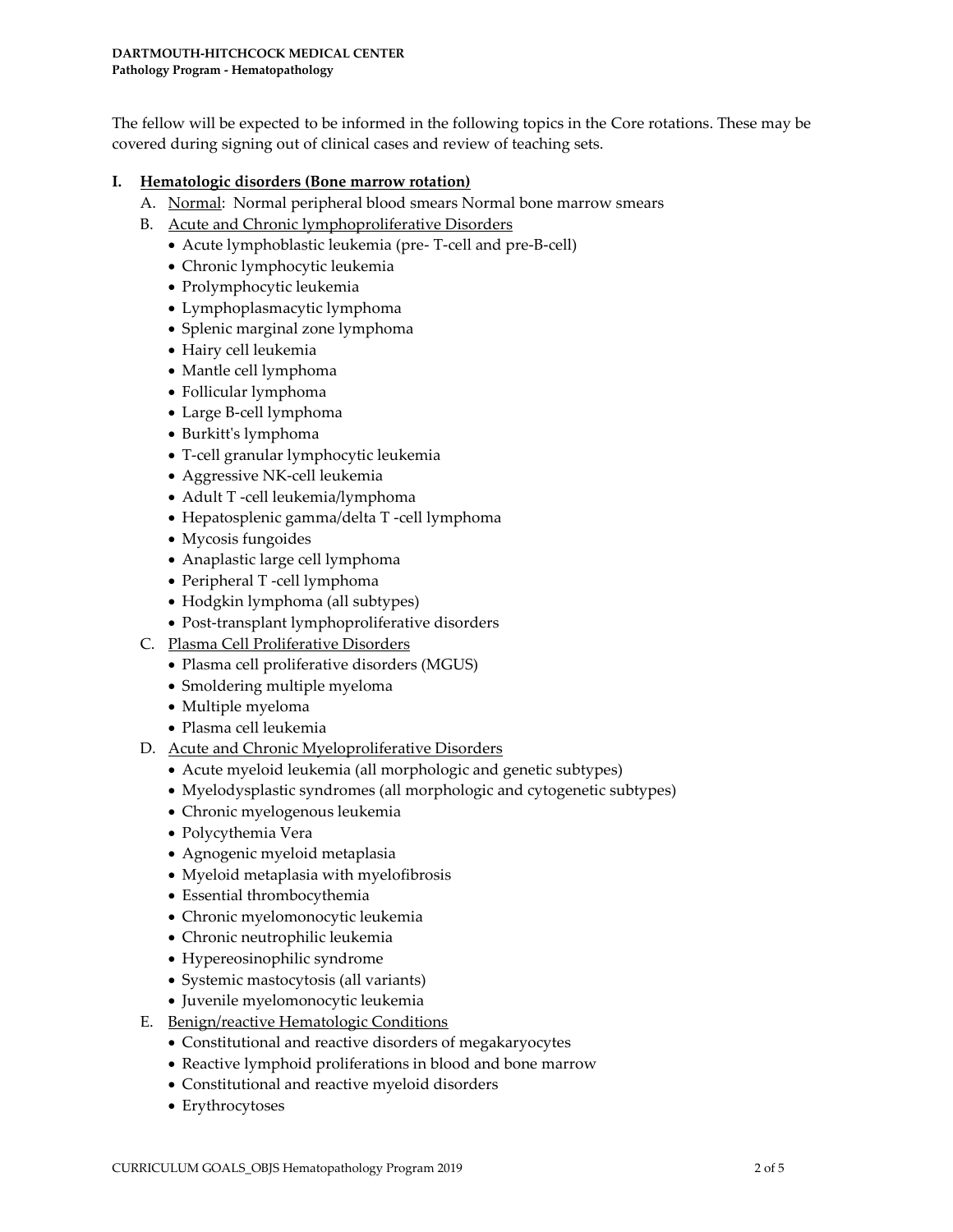Congenital and acquired anemias

#### **II. Hematolymphoid disorders: Lymph Node Rotation**

- A. Normal lymph node embryology, anatomy, histology and physiology
	- B-cell ontogeny, subsets, function in immune reactions
	- T-cell ontogeny, subsets, function in immune reactions
	- Dendritic cell ontogeny, subsets, function in immune reactions

Follicular hyperplasia

- Syphilitic lymphadenitis
- Lymphadenitis of rheumatoid arthritis
- CMV -associated lymphoid hyperplasia
- Toxoplasmic lymphadenitis
- Cytomegalovirus lymphadenitis
- Progressive transformation of germinal centers
- Follicle lysis
- Kimura's disease
- Castleman's disease

Paracortical hyperplasia/I Immunoblastic reaction

- Epstein Barr Virus
- Autoimmune disorders (juvenile rheumatoid arthritis, systemic lupus erythematosus)
- Hypersensitivity reactions
- Kikuchi's histiocytic necrotizing lymphadenitis
- Other viral infections

#### Granulomatous lymphadenitis

- Tuberculosis
- Atypical mycobacterial infections
- Cat scratch disease(necrotizing granulomatous lymphadenitis with neutrophils)
- Fungal infections
- Churg-Strauss syndrome

#### Histiocytic disorders

- Sinus histiocytosis
- Histiocytic hyperplasia associated with large joint replacement
- Lysosomal storage disorders
- Hemophagocytic syndromes
- Sinus histiocytosis with massive lymphadenopathy (Rosai-Dorfman)
- Whipple disease
- Langerhans' cell histiocytosis
- Leishmaniasis
- Vascular and stromal disorders
- Inflammatory pseudotumor
- Vascular transformation of lymph node sinuses
- Hemangioma, various types
- Lymphangioma
- Angiomyomatous hamartoma
- Hemorrhagic spindle cell tumor with amianthoid fibers
- Mycobacterial spindle cell pseudotumor of lymph node
- Bacillary angiomatosis

#### **Lymphomas**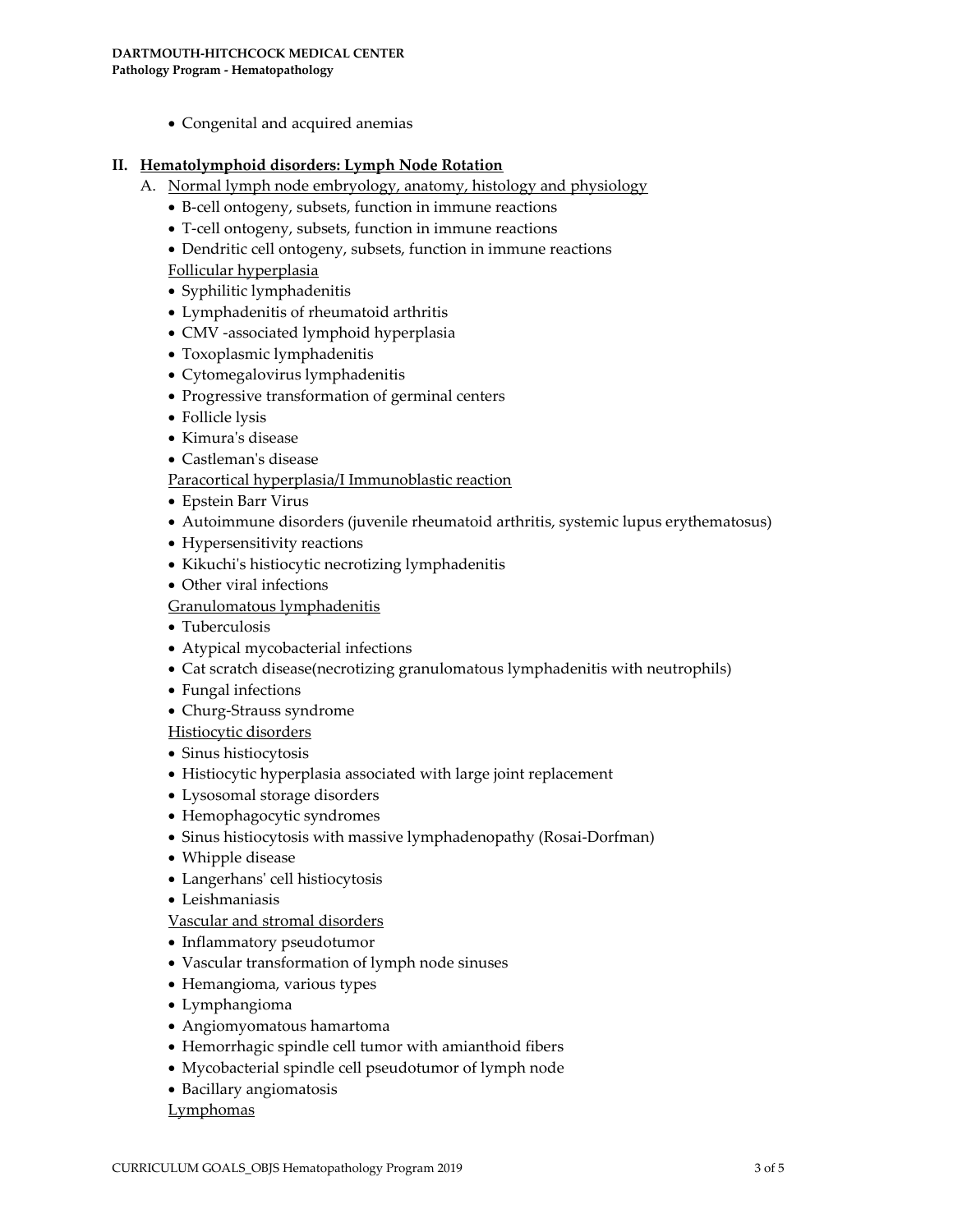B-cell neoplasms

Precursor B-cell neoplasm: Precursor B-Iymphoblastic leukemia/lymphoma Mature (peripheral) B-cell neoplasms

- B-cell chronic lymphocytic leukemia/SLL
- B-cell prolymphocytic leukemia
- Lymphoplasmacytic lymphoma
- Splenic marginal zone B-cell lymphoma (+/- villous lymphocytes)
- Hairy cell leukemia
- Plasma cell myeloma/plasmacytoma
- Extranodal marginal Zone B-cell lymphoma of MALT type
- Nodal marginal zone B-cell lymphoma (monocytoid B cells)
- Follicular lymphoma
- Mantle cell lymphoma
- Diffuse large B-cell lymphoma
	- Mediastinal large B-cell lymphoma
	- Primary effusion lymphoma
- Burkitt's lymphoma/Burkitt's cell leukemia

# T and NK-cell neoplasms

Precursor T -cell neoplasm, Precursor T -lymphoblastic lymphoma/leukemia Mature (peripheral) T-cell neoplasms

- T-cell pro lymphocytic leukemia
- T -cell granular lymphocytic leukemia
- Aggressive NK-cell leukemia.
- Adult T –cell lymphoma/leukemia (HTLV1 +)
- Extranodal NK/T-cell lymphoma, nasal type
- Enteropathy type T -cell lymphoma
- Hepatosplenic T -cell lymphoma
- Subcutaneous panniculitis-like T -cell lymphoma
- Mycosis fungoides/Sezary syndrome
- Anaplastic large cell lymphoma, T/null cell, cutaneous type
- Peripheral T -cell lymphoma, not otherwise characterized
- Angioimmunoblastic T -cell lymphoma
- Anaplastic large cell lymphoma, T/null cell, primary systemic type

Hodgkin's lymphoma

- Nodular lymphocyte predominance Hodgkin lymphoma
- Classical Hodgkin's lymphoma
	- Nodular sclerosis Hodgkin's lymphoma (Grades 1 and 2)
	- Lymphocyte-rich classical Hodgkin's lymphoma
	- Mixed cellularity Hodgkin's lymphoma
	- Lymphocyte depletion Hodgkin's lymphoma

Post-transplant Iymphoproliferative disorders (PTLD)

- Early lesions
	- Reactive plasmacytic hyperplasia
	- Infectious mononucleosis-like
- PTLD polymorphic
	- Polyclonal (rare)
	- Monoclonal
- PTLD monomorphic (classify: according to lymphoma classification)